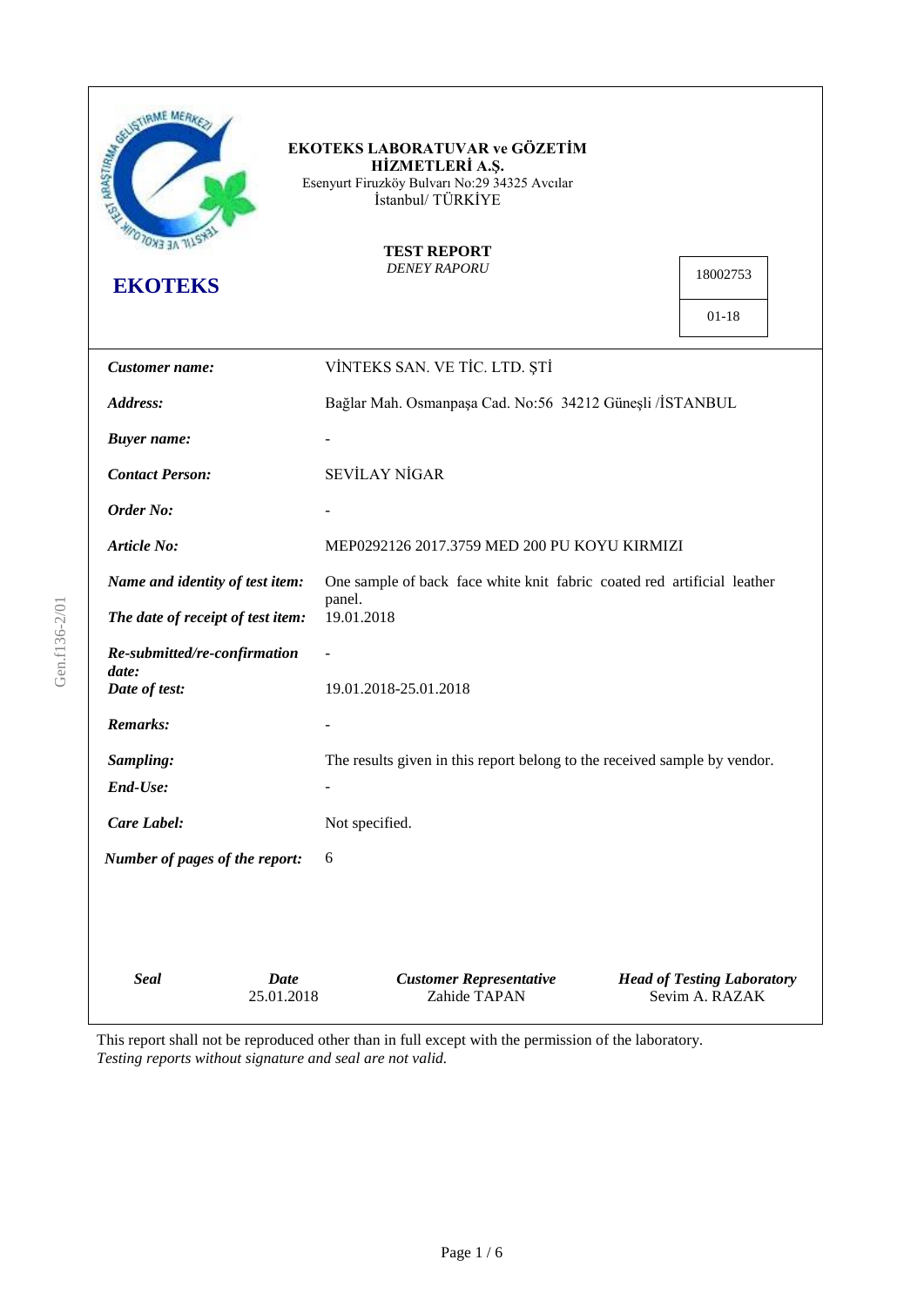| 18002753 |  |
|----------|--|
| 01-18    |  |

| <b>REQUIRED TESTS</b>                                                         | <b>RESULT</b> | <b>COMMENTS</b> |
|-------------------------------------------------------------------------------|---------------|-----------------|
|                                                                               |               |                 |
| PHYSICAL PROPERTIES TESTS                                                     |               |                 |
| Flammability                                                                  | D             |                 |
| P: Pass                                                                       |               |                 |
| F: Fail                                                                       |               |                 |
| R: Refer to retailer technologist.                                            |               |                 |
|                                                                               |               |                 |
| Test results were evaluated according to BS 7175:1989 Section 3 requirements. |               |                 |

REMARK: Original samples are kept for 3 months and all technical records are kept for 5 years unless otherwise specified. The reported uncertainty is based on a standard uncertainty multiplied by a coverage factor k=2, providing a level of confidence of approximately 95 %. Tests marked (\*) in this report are not included in the accreditation schedule.

This report shall not be reproduced other than in full except with the permission of the laboratory. *Testing reports without signature and seal are not valid.*

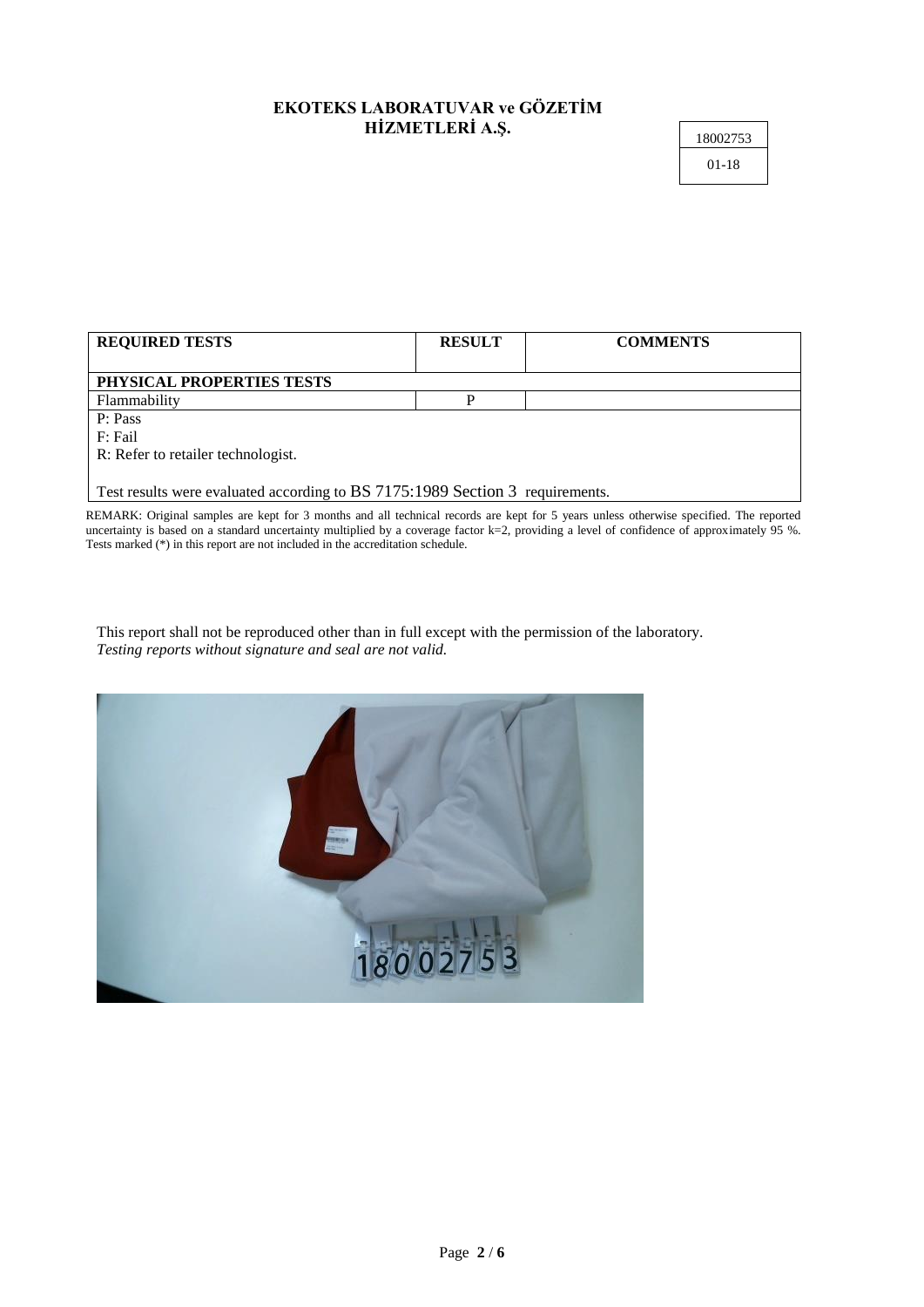18002753 01-18

### **TEST RESULTS**

**FLAMMABILITY;** BS 7175:1989 Section 3 –Wooden Crib 5 Test Original sample was tested

#### **Conditioning**

**Prior to testing**: The sample was conditioned before the test for at least 16 hours in an atmosphere having a temperature of 20 $\pm$ 5 °C and a relative humidity of 65 $\pm$ 5 %

**Test Condition** : The sample was tested in an atmosphere with a temperature of 15ºC to 30ºC and relative humidity of 55±20 %.

**İgnition Source :** Source 5 – Pine wood Crib Size 5

(The ignition source was positioned either above and below of the test specimen )

**Position A:** Ignition source placed on top of test specimen

**Position B:** Ignition source placed centrally between legs of rig at the distance below the test specimen given this standard (30±3 mm)

**Testing Substrate :** A mineral wool fibre pad having a thermal conductivity of 0.04 W/m-K and nominal dimensions of 450mmx450mmx25 mm thickness.

"The following test results relate only to the ignitability of the combination of materials under the particular conditions of test ; they are not intended as a means of assessing the full potential fire hazard of the materials in use."

| <b>Criteria Of Ignition</b>                                | Test 1       | Test 1       | Test 2       | Test 2         |
|------------------------------------------------------------|--------------|--------------|--------------|----------------|
|                                                            | (Position A) | (Position B) | (Position A) | (Position B)   |
| <b>Extensive Combustion</b>                                |              |              |              |                |
| The test specimen is essentially consumed within the       | NO.          | NO.          | NO.          | NO.            |
| specified time (10 minutes after ignition of the crib)     |              |              |              |                |
| (i.e.the length of the specimen consumed is greater than   |              |              |              |                |
| 400 mm in any two orthogonal directions)                   |              |              |              |                |
| <b>Flaming Combustion</b>                                  |              |              |              |                |
| Any flaming of the test specimen at the specified time     | NO.          | NO.          | NO.          | N <sub>O</sub> |
| (10 minutes after ignition of the crib) when using         |              |              |              |                |
| ignition source 5-Wooden Crib No:5                         |              |              |              |                |
| <b>Progressive Smouldering</b>                             |              |              |              |                |
| Any smouldering of the test specimen producing             | NO.          | NO.          | NO.          | NO.            |
| detectable amounts of glow, heat or smoke at the           |              |              |              |                |
| specified time (10 minutes after ignition of the crib)     |              |              |              |                |
| <b>Concealed Smouldering</b>                               |              |              |              |                |
| Any smouldering which can not be detected externally       | NO.          | NO.          | NO.          | NO.            |
| because of the thickness or structure of the test specimen |              |              |              |                |
| but which is detected on dismantling the test specimen     |              |              |              |                |
| 60 min after placement of the igtition source              |              |              |              |                |
|                                                            |              |              |              |                |
| <b>RESULT</b>                                              | <b>PASS</b>  |              |              |                |

NO : Not observed

NA : Not applicable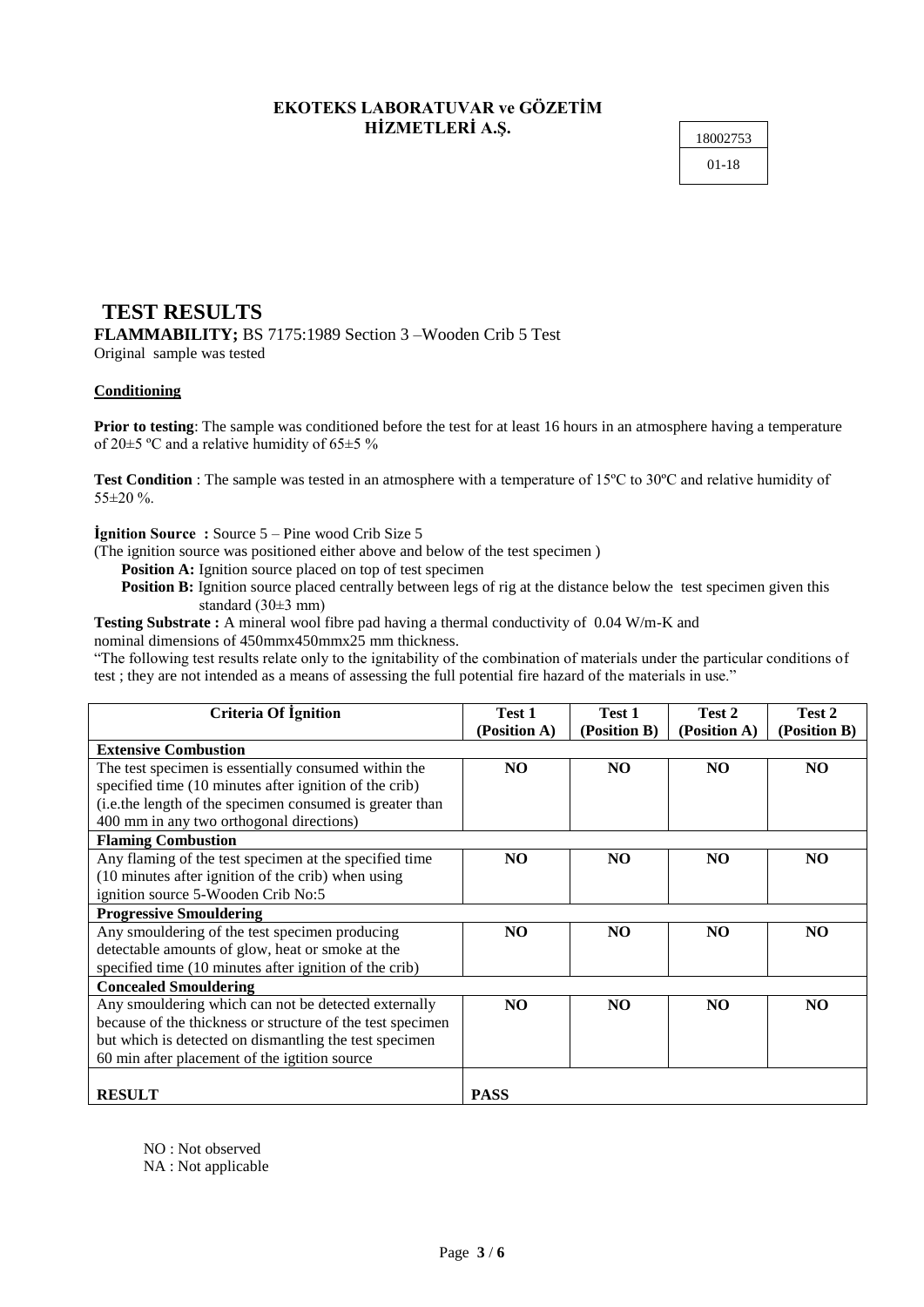| 18002753 |  |
|----------|--|
| 01-18    |  |
|          |  |

#### **Test Details**

|                                                                                                                                                                 | Test 1<br>(Position A) | Test 1<br>(Position B) | Test 2<br>(Position A) | Test 2<br>(Position B) |
|-----------------------------------------------------------------------------------------------------------------------------------------------------------------|------------------------|------------------------|------------------------|------------------------|
| Time to extinction of flames after crib ignition<br>(min:sec)                                                                                                   | 03:13                  | 03:37                  | 03:54                  | 04:01                  |
| Time to extinction of glowing after flaming ignition<br>(min:sec)                                                                                               |                        |                        |                        |                        |
| The formation of a hole through the full thickness of the<br>specimen for tests in position A (the ignition source is<br>positioned above of the test specimen) | <b>NA</b>              |                        | <b>NA</b>              |                        |

"The sample tested meets BS 7175:1989 Section 3 Wooden Crib 5 Test."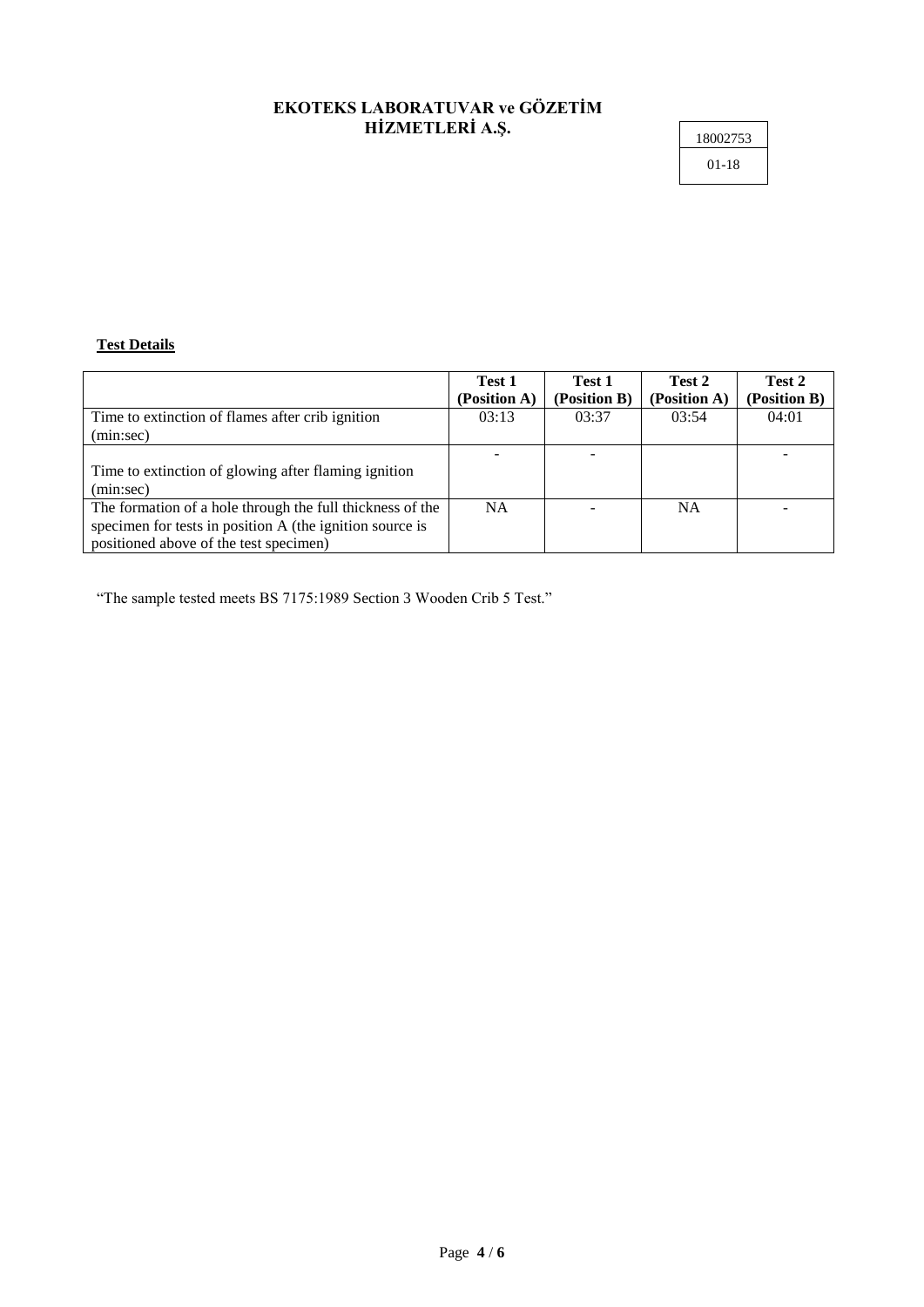| 18002753 |  |
|----------|--|
|          |  |
|          |  |
|          |  |
| 01-18    |  |
|          |  |

## **BELOW 1**



## **BELOW 2**